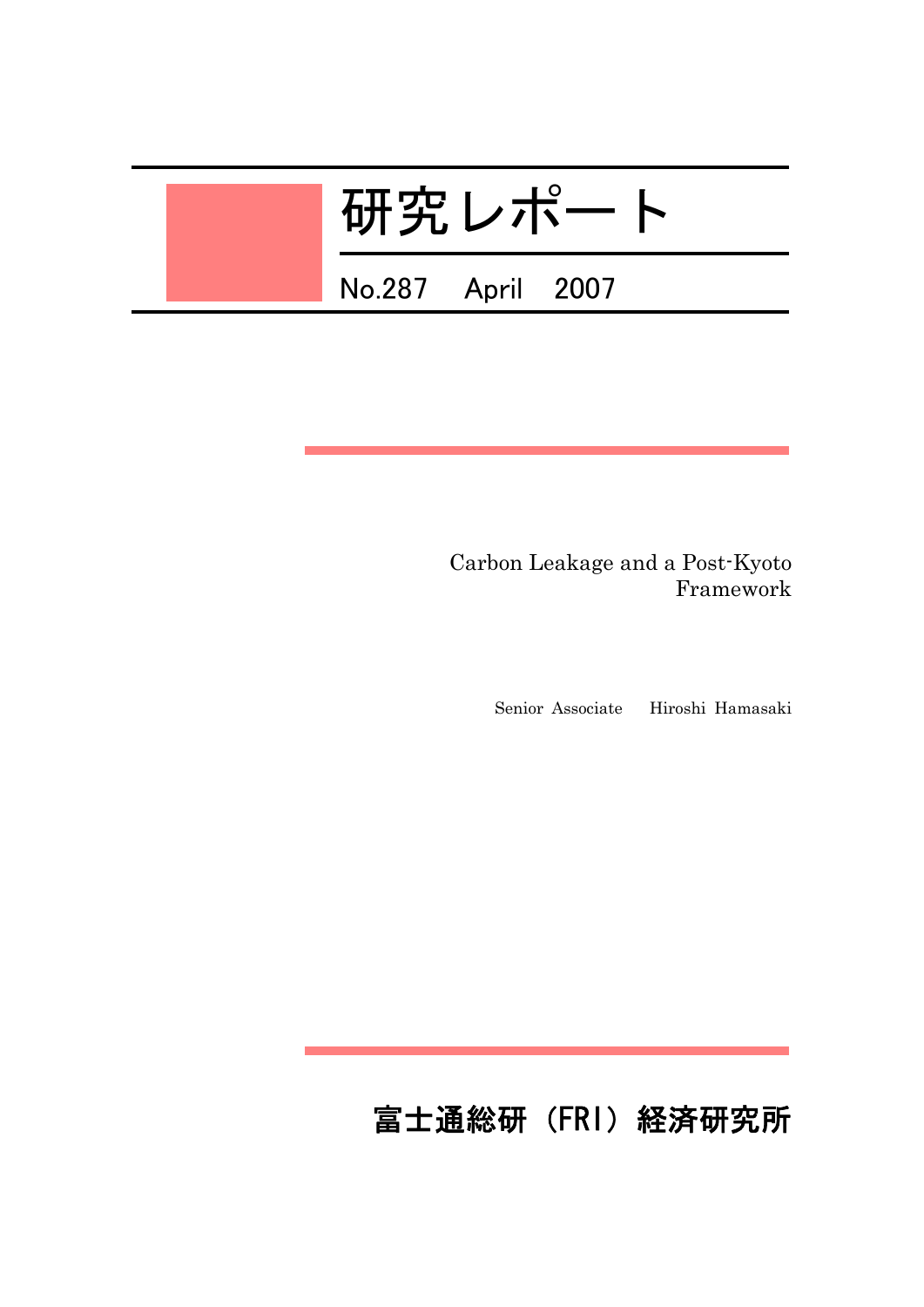# **CONTENTS**

# **ABSTRACT**

| 2. |                                                                                                                            |    |
|----|----------------------------------------------------------------------------------------------------------------------------|----|
| 3. | MODIFICATION OF THE "STATIC "GTAP-E TO A DYNAMIC GTAP-E MODEL 2<br>21<br>2.1.1<br>2.1.2.<br>2.1.3.<br>2.1.4.<br>22<br>2.3. |    |
|    | $3.1$ .<br>3.2<br>3.2.2.<br>3.2.3.                                                                                         |    |
|    |                                                                                                                            | 11 |

## **REFERENCES**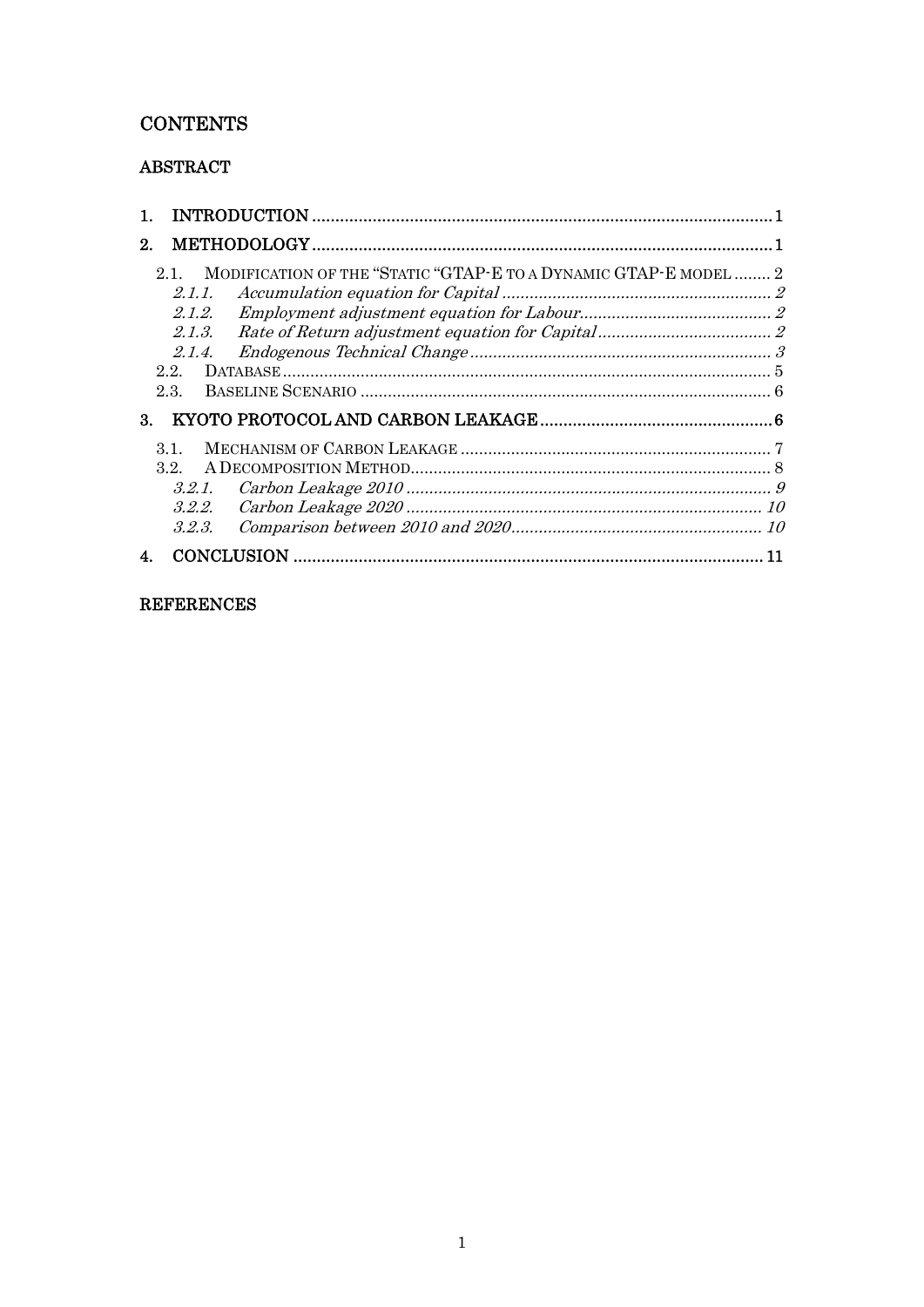### ABSTRACT

In this paper, we use the concept of carbon leakage to evaluate the effectiveness of a Kyoto-type international framework as an international mitigation abatement framework. By using a dynamic computable general equilibrium model, we estimate the carbon leakage rate, and by using the decomposition method, we analyse the actual mechanism of carbon leakage.

The United States (USA) is estimated to be the biggest contributor to carbon leakage in 2020, but the contribution in 2020 (USA, 17.29%) is slightly lower than in 2010 (USA, 18.21%). On the other hand, China (CHN, 6.73% in 2010 and 7.90% in 2020) and other Asia (ASA, 5.69% in 2010 and 6.21% in 2020) increase their carbon leakage share. China is expected to continue with its high level of economic growth and China's economic and energy consumption share in the world will increase as well. As a result, carbon leakage to China will more readily occur.

We, therefore, need to change the way to control greenhouse gas emissions by moving from a reduction target to more fully embracing the polluter-pays-principle (PPP).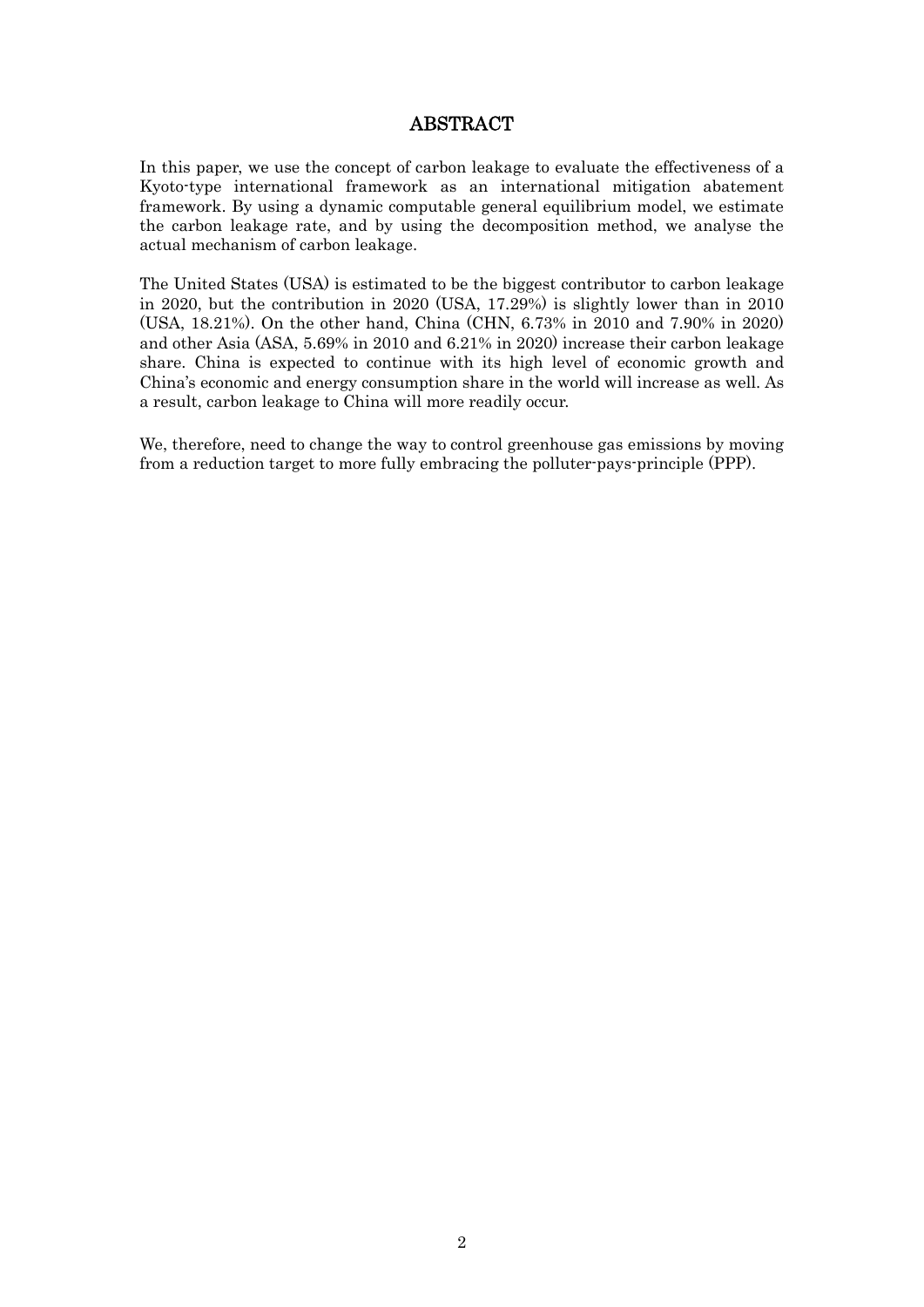#### <span id="page-3-0"></span>**1. Introduction**

Global atmospheric concentration of carbon dioxide, methane and nitrous oxide have increased markedly as a result of human activities since 1750 and now far exceed pre-industrial values determined from ice cores spanning many thousands of years. The IPCC Fourth Assessment Report (FAR) concludes that most of the observed increase in globally averaged temperatures since the mid-20<sup>th</sup> century is *very likely* due to the observed increase in anthropogenic greenhouse concentration. This is an advance since the TAR's conclusion that "most of the observed warming over the last 50 years is *likely* to have been due to the increase in greenhouse gas concentrations" (IPCC, 2007).

To stabilise carbon concentration, the Kyoto Protocol on climate change was established as a framework and initial commitments period for 2008-2012, require a 5% reduction in collective industrialised country emissions from 1990.

The Kyoto Protocol is a innovative framework to control global carbon emissions by setting carbon reduction targets for each country. However, the United States which is the world's **current** biggest GHGs emitting country, has withdrawn from the Kyoto Protocol and China, which is the *future* biggest GHGs emitting country, will not join the carbon reduction group unless China achieves a medium level of economic growth. Without the participation of these giants, it is questionable whether a Kyoto-type international GHG reduction framework can contribute to global carbon emission reduction. Whilst the US and China refuse to participate in the framework, international debates on a post-Kyoto framework are being led by the EU. The EU is very keen to continue with a Kyoto-type international framework. Although the debates on a post-Kyoto framework are ongoing, the potential implications of any agreement on both national and international economies cannot be ignored. This is particularly important from a Japanese perspective since it was so badly caught out by the original Kyoto target.

In this paper, we use the concept of carbon leakage to evaluate the effectiveness of a Kyoto-type international framework as an international mitigation abatement framework. By using a dynamic computable general equilibrium model, we estimate the carbon leakage rate and by using a decomposition method, we analyse the actual mechanism of carbon leakage.

#### **2. Methodology**

To assess the effectiveness of the Kyoto-type international framework to control global carbon emission, we employ a computable general equilibrium model. The model is based on GTAP-E[1](#page-3-1) model, which was originally developed by Dr. Truong, University of New South Wales. The GTAP-E model is a static CGE model and it can only calculate differences between one equilibrium and another equilibrium. The model cannot illustrate the transition from one equilibrium to another equilibrium. A static CGE model cannot forecast the future. For example, the world economic structure in 2010 will differ from that in 2020. However the static CGE model cannot reflect the differences between 2010 and 2020 and it assumes that economic structure are unchanging. Hence, a static CGE model is suitable for analysing shortterm issues, but is not suitable for evaluating long-term issues, such as climate change. To overcome the weaknesses of static CGE model, we make the GTAP-E model dynamic.

<span id="page-3-1"></span><sup>-</sup>1 For in-detailed information, please refer to Burniaux, Jean-Marc and Truong Truong (2002).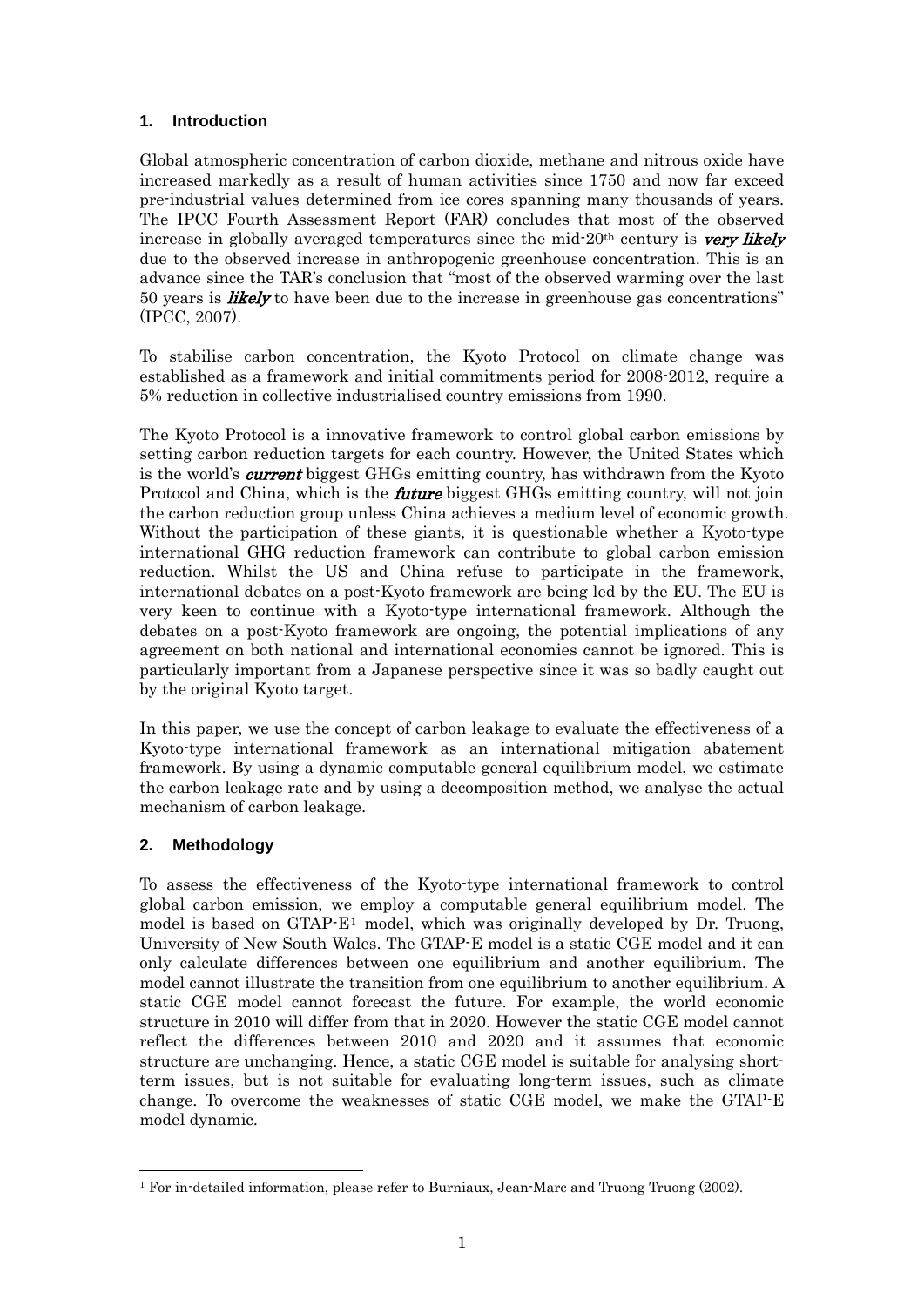#### <span id="page-4-0"></span>*2.1. Modification of the "Static "GTAP-E to a Dynamic GTAP-E model*

This is our major contribution to the modification of the model. New variables and equations were added to GTAPE to simulate simple dynamic behaviour. These allowed us to run linked annual simulations for each year between 1997 and 2020. For each region, the new equations:

- linked net investment in each year to the change in the capital stock for that year.
- allowed employment to respond temporarily to changes in real wage rates.
- allowed rates of return to capital to respond temporarily to changes in demands for capital.

In the long run, all three dynamic equations reduce to simpler forms: investment moves in proportion to capital stock; and employment and rates of return converge to baseline trend levels.

#### 2.1.1. Accumulation equation for Capital

There is no "gestation lag" - new investment increases capital in the same period.

 $\Delta K = Y \cdot D$ .  $K^0$   $Y = \text{cross investment}$ so  $\Delta K = \Delta Y + Y^0 - D$ .  $K^0$ but  $\Delta K = 0.01$ \*K.k and  $\Delta Y = 0.01$ \*Y.y so  $K.k = Y.y + 100*(Y^0 - D.K^0)\Delta T$   $\Delta T=1$ so  $k = [Y/K]$ ,  $y + 100*(Y^0/K - D.K^0/K)$  $\Delta T$   $\Delta T = 1$ or  $k = \text{Accum1.y} + 100^* \text{Accum2}.\Delta T$ 

where Accum1 is initially  $Y^0/K^0$  and is updated by  $(y-k)$ and Accum2 is initially  $[Y^0/K^0 \cdot D]$  and is updated by  $(\cdot k)$ 

#### 2.1.2. Employment adjustment equation for Labour

Employment [relative to the base scenario] is allowed to increase temporarily in response to real wage increases [relative to base]. Let:

 $E =$  employment/(employment in base scenario)

W = CPI-deflated wage/(CPI-deflated wage in base scenario)

We set:

 $\Delta E = A2^* \Delta W + A1^*[1-E] \Delta T$   $\Delta T=1$ 

A1 and A2 are adjustment speeds; we set the A1 to 0.8 and the A2 to 1. The A1 term acts to continually force E towards 1; The A2 term allows for real wage increase (relative to the base) to temporarily increase labour supply.

#### 2.1.3. Rate of Return adjustment equation for Capital

We define R (gret) as a gross real rate of return: the unit capital rental deflated by the cost of a new unit of capital. Note that we can think of  $\Delta R$  as the change in either the gross or the net rate of return. R [relative to the base scenario] is allowed to increase temporarily in response to an increase in demand for capital [relative to the base], but in the longer run capital stocks must adjust to restore base scenario rates of return. Let:

 $E =$  capital stocks/(capital stocks in base scenario)

 $W = R/(R$  in base scenario)

We set:

 $\Delta W = A2^* \Delta E + A1^*[1-W] \Delta T$   $\Delta T=1$ 

A1 and A2 are adjustment speeds; we set the A1 to 1 and the A2 to 3. The A1 term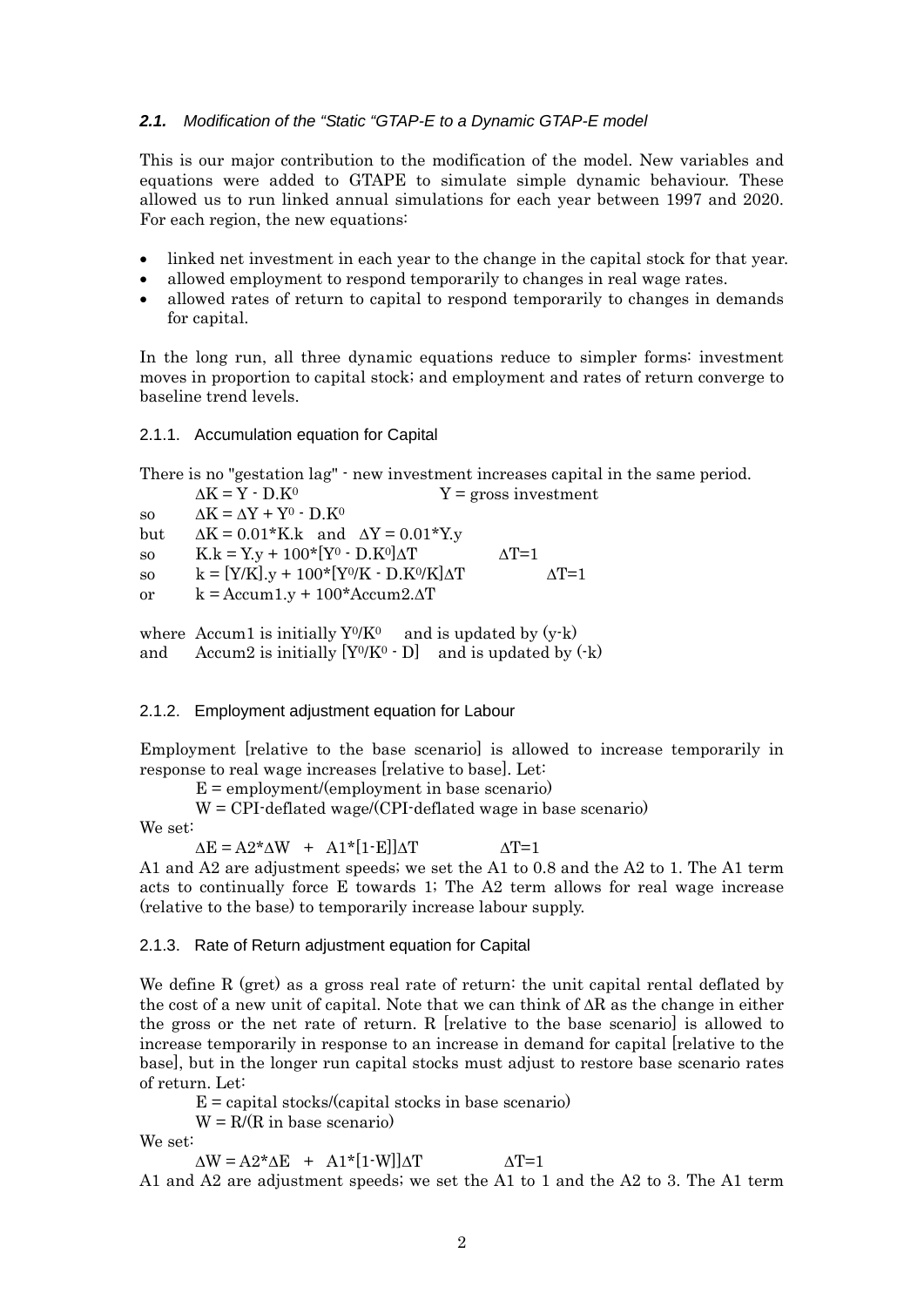<span id="page-5-0"></span>acts to continually force W towards 1; The A2 term allows increased capital demands (relative to base) to temporarily increase rates of return.

#### 2.1.4. Endogenous Technical Change

To make the "static" GTAP-E dynamic, the following two types of technical change are incorporated.

#### 1) Factor-Substitution

The estimation of key elasticities unavoidably involves some combination of substitution possibilities available today and thus changes in relative prices lead to shifts in production that imply some new technology – and thus endogenous change. This will occur, for example, in the substitution between energy and non-energy or between carbon-intensive energy and less carbon intensive energy in response to rising relative fuels prices or carbon tax on energy usage. In the dynamic GTAP-E model, the following substitutions are incorporated as shown in Figure 1; 1) substitution between Value-added-Energy and All other inputs, 2) substitution among labour, land, natural resources and capital-energy composite, 3) substitution between skilled and unskilled labour, 4) substitution between capital and energy, 5) substitution between electricity and non-electric energy, 6) substitution between coal and non-coal fuel, 7) substitution among gas, oil and petroleum products.

#### 2) Capital Accumulation

Capital accumulation tends to lower the cost of capital and thus to create substitution toward capital and away from energy.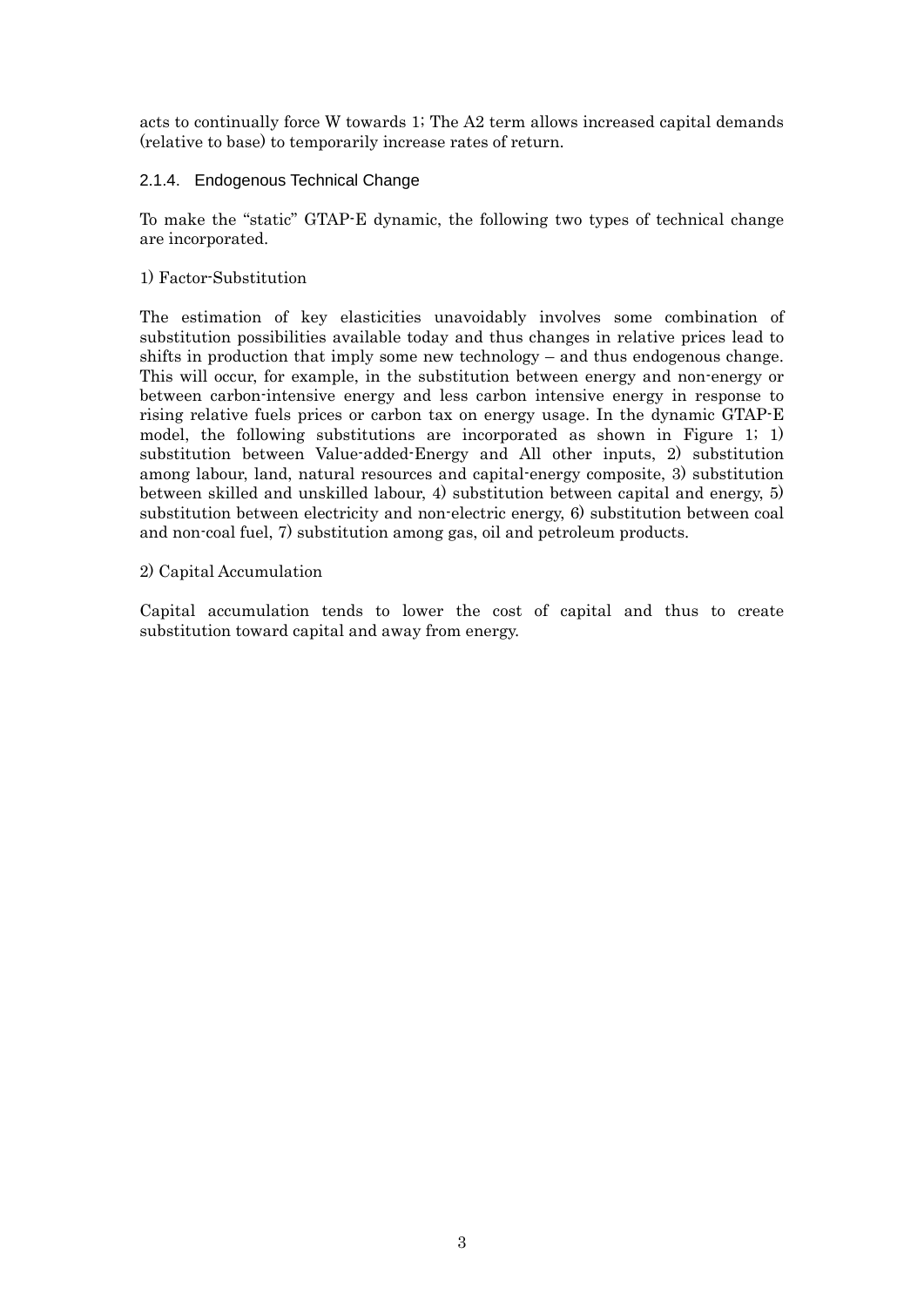

Source: Burniaux and Truong (2002)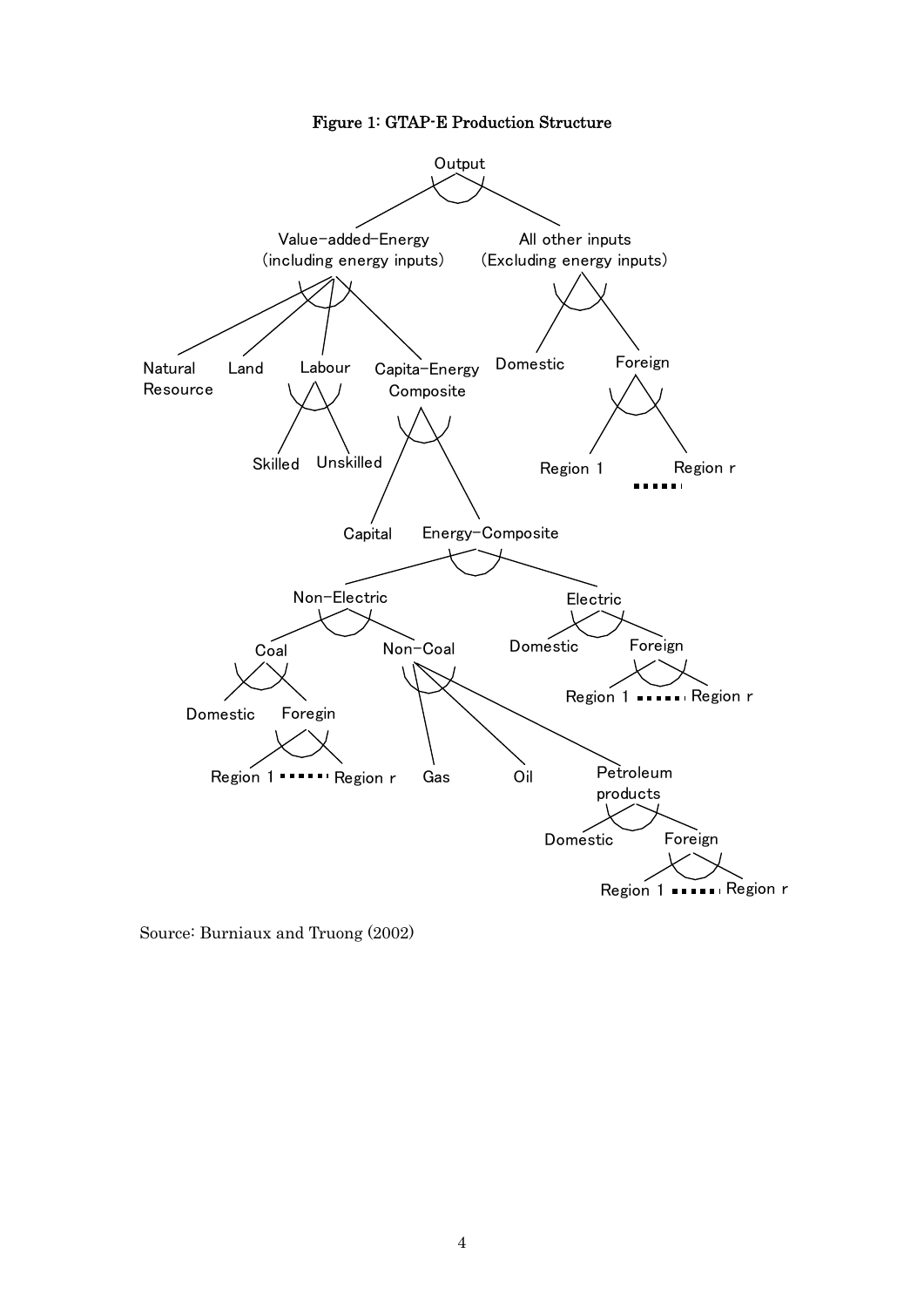#### <span id="page-7-0"></span>*2.2. Database*

In this study, we use 11 regions and 16 sectors database, which are based on the GTAP Database version 5. The GTAP Database is the global database produced by the Centre for Global Trade Analysis, Purdue University, the United States and is updated continually. GTAP Database Version 5 is the latest version and the main data file is a representation of the state of the world economy in 1997. It represents the world economy as a system of flows of goods and services, measured as money values, in millions of 1997 US\$. These flows include both input-output flows within each region and bilateral international trade flows. Since most flows are measured at both tax-free and tax-paid prices, it also implicitly covers indirect taxation. The energy volume data file contains data on energy purchases by firms and by households and bilateral trade of energy products.

In the standard database, there are 66 regions and 57 traded commodities.

|            | Description               |  |
|------------|---------------------------|--|
| ANZ        | Australia and New Zealand |  |
| <b>CHN</b> | China (include Hong Kong) |  |
| <b>JPN</b> | Japan                     |  |
| <b>KTW</b> | Korea and Taiwan          |  |
| THA        | Thailand                  |  |
| <b>ASA</b> | Other Asian Countries     |  |
| <b>USA</b> | <b>United States</b>      |  |
| CAN        | Canada                    |  |
| EU         | EU                        |  |
| <b>FSU</b> | Former Soviet Union       |  |
| <b>ROW</b> | Rest of the World         |  |

Figure 2: Categorisation of Regions/Countries

Source: Fujitsu Research Institute (FRI)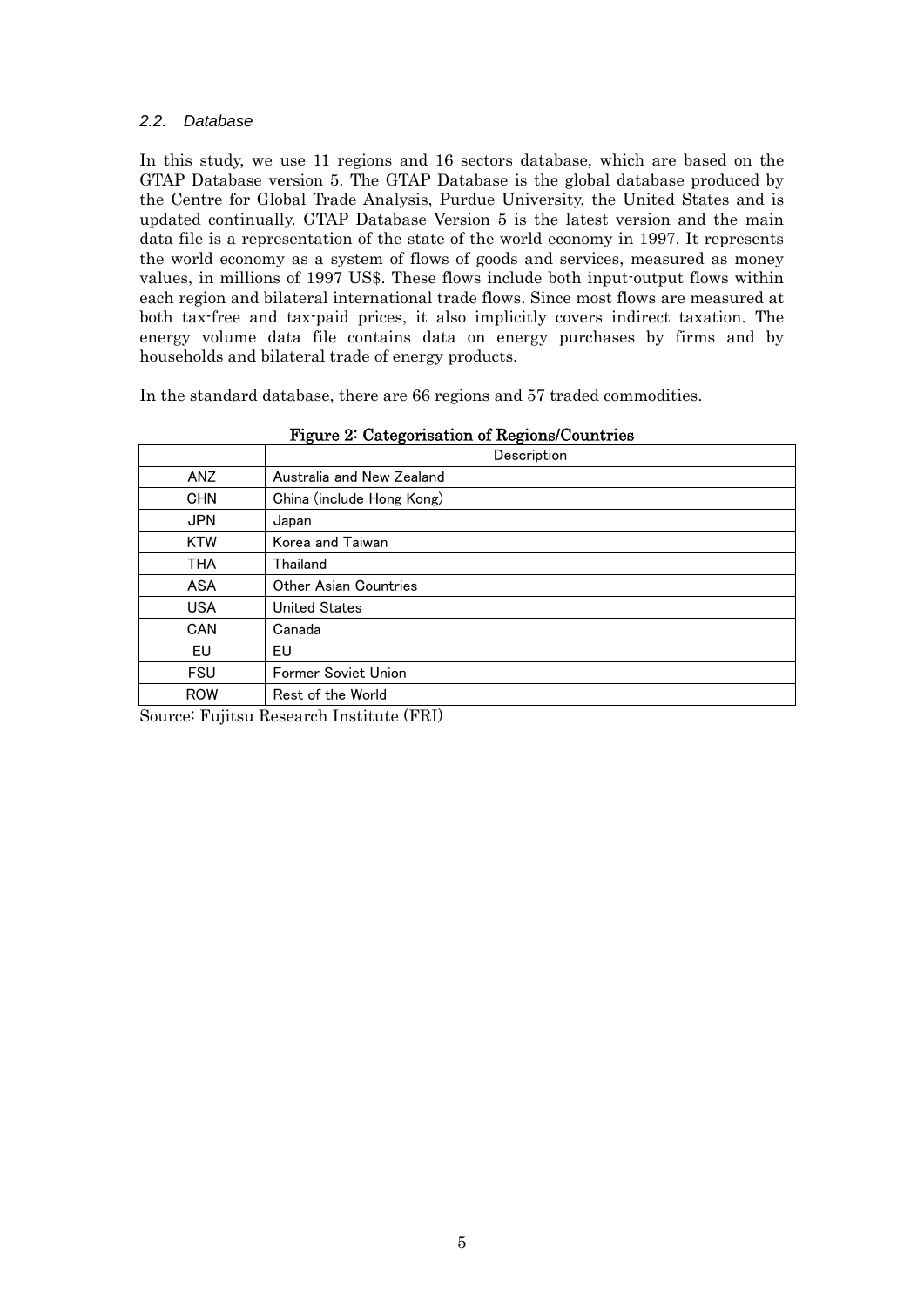<span id="page-8-0"></span>

|             | $1.54100$ categorization of Decision<br>Description |  |
|-------------|-----------------------------------------------------|--|
| <b>AGR</b>  | Agriculture                                         |  |
| COL         | Coal                                                |  |
| OIL         | Crude Oil                                           |  |
| <b>GAS</b>  | Gas                                                 |  |
| <b>GDT</b>  | <b>Gas Distribution</b>                             |  |
| $P_C$       | Petroleum Products                                  |  |
| <b>ELY</b>  | Electricity                                         |  |
| MIN         | Mineral                                             |  |
| <b>PPP</b>  | Paper, Pulp and Publishing                          |  |
| <b>CRP</b>  | Chemical, Rubber and Plastic                        |  |
| LS          | Iron and Steel                                      |  |
| <b>MTL</b>  | Non-ferrous Metal                                   |  |
| <b>VEH</b>  | Motor Vehicle                                       |  |
| <b>OMN</b>  | Other Manufacturing                                 |  |
| <b>TRP</b>  | Transportation                                      |  |
| <b>SERV</b> | Service                                             |  |

#### Figure 3: Categorisation of Sectors

Source: Fujitsu Research Institute (FRI)

#### *2.3. Baseline Scenario*

In generating the baseline projection, we use forecasts for key supply-side macroeconomic variables and assumptions for changes in import protection and export taxes based on data provided by Terrie Walmsley, a researcher associated with the GTAP project. These forecasts are recent versions of those documented in Walmsley et al. (2000).

#### **3. Kyoto Protocol and Carbon Leakage**

The Kyoto Protocol, which defines GHGs emission targets for Annex countries, was made in 1997. The Kyoto Protocol requires Annex countries to meet pre-determined absolute emission targets for five years, ending in 2012. One option for a Post-Kyoto Framework is to continue the Kyoto Protocol beyond 2012 (Kyoto Forever Scenario), because consistency is very important, especially to tackle longer term issues like climate change. In this section, we evaluate the Kyoto Forever Scenario to clarify whether the Kyoto Protocol is a still useful tool or not as a climate change mitigation option and whether the Kyoto Protocol is a bad deal or not for Japan.

To conduct the analysis, we have used the dynamic CGE model. In undertaking the analysis we have to recognise that the US has decided to withdraw from the Kyoto Protocol and Australia followed the US lead. In addition, developing countries have no binding emission limit targets. Hence, we assume that the US, Australia and developing countries do not have any binding targets for GHG emissions and Japan, the EU and Canada will stabilise their emissions at the Kyoto target from 2008 until 2020.

To increase the efficiencies of GHG abatement strategies it is necessary to minimise the rate of carbon leakage. The leakage of GHG emissions out of the regulatory framework established by the Kyoto Protocol has the potential to undermine the credibility of the agreement if the leakages are of such significance that they are perceived to undermine international co-operation. In this section first of all, we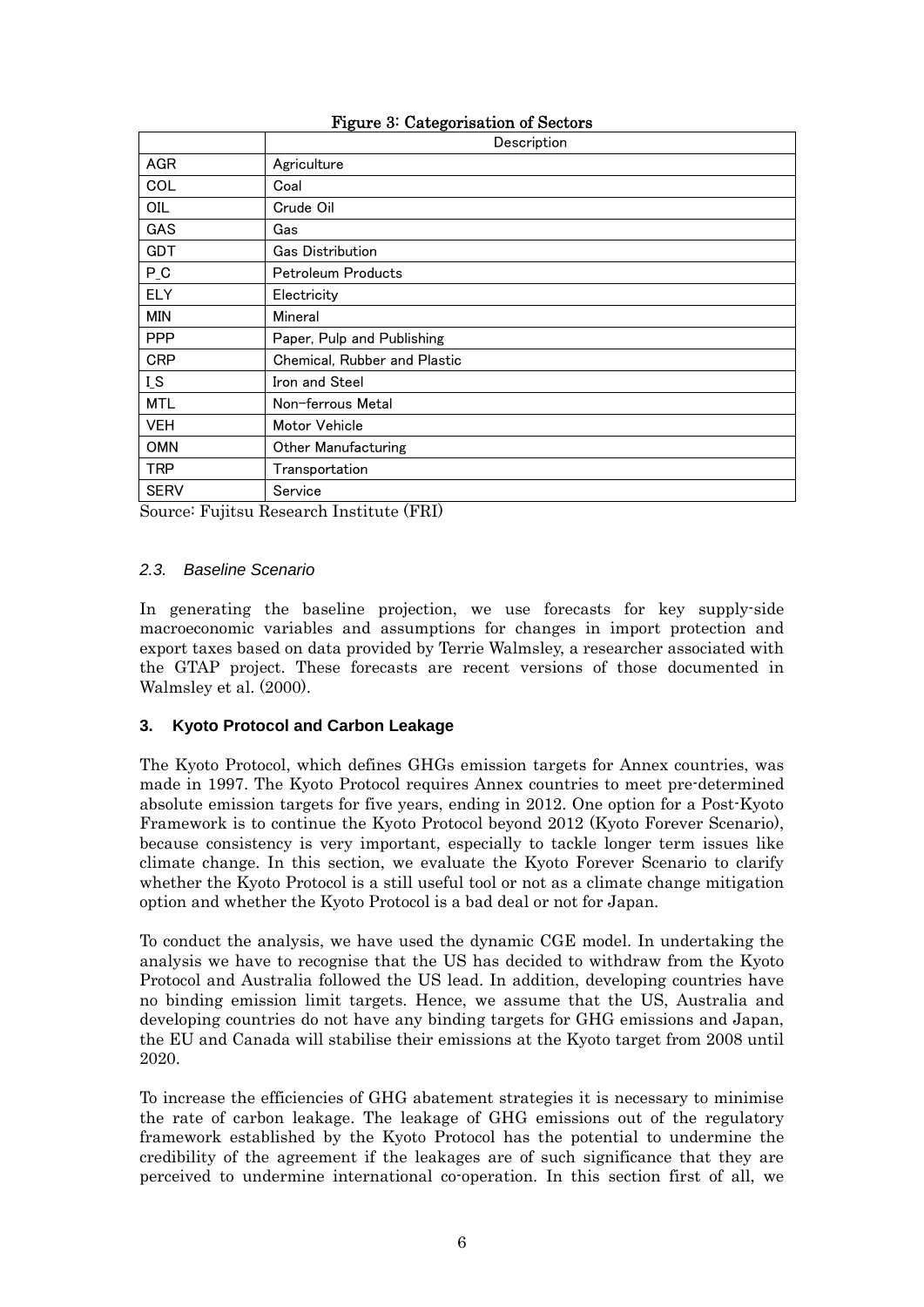<span id="page-9-0"></span>explain the mechanisms of carbon leakage. Secondly, we outline a decomposition method of carbon leakage that we use to understand the causes of the potentially high carbon leakage rate under the Kyoto Protocol.

#### *3.1. Mechanism of Carbon Leakage*

As part of the United Nations Framework Convention on Climate Change (UNFCCC) the Kyoto Protocol was signed in 1997. The Protocol calls for industrialised countries, so called Annex countries to limit their greenhouse gas emissions during the first commitment period, from 2008 until 2012. Developing countries have not committed themselves to reduce their greenhouse emissions because it is recognised that in historical terms they have made minor contributions to global carbon dioxide concentrations. Whilst on grounds of equity and expediency the distinction between the industrialised countries that have signed up to the Kyoto Protocol and developing countries is sensible, there is, nevertheless, the potential for carbon leakage to occur between the two. This is where the unilateral carbon emissions abatement activities of industrialised countries might result in a movement of carbon emissions into regions with no carbon restrictions. This effect is called 'Carbon Leakage'.

There are two major paths for carbon leakage. The first one arises from change in demand on global fossil fuel markets. Here carbon abatement commitments decrease the demand for fossil fuels in the Annex countries. This may in turn lead to lower international prices for fossil fuels and hence increases in fossil-fuel demand and emissions in the non-Annex countries. The change in non-Annex countries energy demand (and their fuel mix) depends on fossil fuel prices and substitution possibilities. Different fossil fuels have a different carbon content per calorie. So, for example, the Kyoto agreement might cause a fall in the price of coal relative to the price of gas. Based on a new price ratio, non-Annex countries might substitute less carbon intensive gas for more carbon intensive coal. Thus, the change in fossil fuel demand in both developed and developing countries may lead to leakage. The magnitude of the leakage depends on the supply response by fossil fuels producer. Decisions about the rate of fossil fuel extraction is an important determinant of the international price, and, therefore, for carbon leakage.

The second major reason for leakage comes from the higher costs of energy intensive products in the Annex countries. Carbon abatement might cause a shift of production to the non-Annex countries due to a change in the competitiveness of energy intensive industries. This will lead to a positive carbon leakage. Also, changes in the terms of trade and regional income may cause positive or negative leakage. For example, Energy intensive industries in GHGs abating countries will lose their competitiveness against non-GHGs abating countries. As a result, outputs in nonabating countries increase and at the same time, abating countries decrease their output.

According to Paltsev (2000), current economic models have the following magnitudes to account for carbon leakage: 8% (G-Cubed), 9% (GTEM), 11% (Gemini-E3), 14% (WorldScan), 26% (MS-MRT), 34% (MERGE4). The simulations run through these models assume that all Annex countries reduce their emissions to meet the Kyoto target, but our simulation, which is more realistic, assumes that only Japan, Canada and the EU meet the Kyoto target, because the US and Australia decided to withdraw from the Kyoto Protocol. As a result, our figures for carbon leakage are even bigger than others<sup>[2](#page-9-1)</sup>, because carbon leakage occurs not only in non-Annex

-

<span id="page-9-1"></span><sup>2</sup> Carbon leakage rates are from 8% to 34% and the figure depends on which model we use. When we assume that all Annex countries meet their Kyoto target, carbon leakage rate is 19%. The figure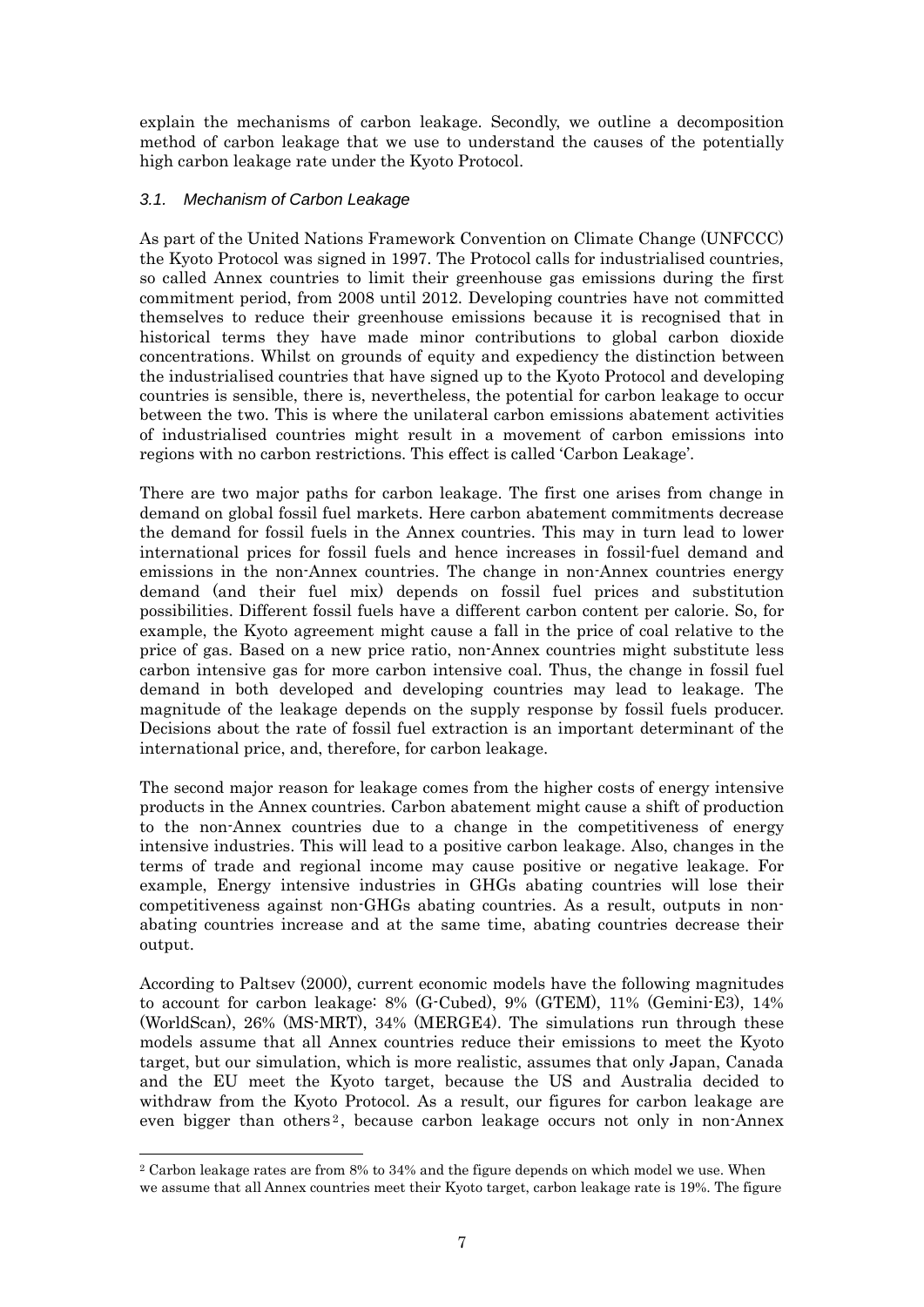<span id="page-10-0"></span>countries, but also in the US and Australia. In our simulation, carbon leakage rates are projected to be 51.51% in 2010 and 53.05% in 2020.

#### *3.2. A Decomposition Method*

Within the model the rates of carbon leakage are high. Here, we try to answer why carbon leakage rates are high. To conduct the leakage analysis, a method described by Harrison et al (1999) is used. This allows for the decomposition (i.e. of a change) in carbon emissions in the non-Annex regions due to restrictions in specific sectors of the Annex countries. We denote carbon emissions in a non-Annex region  $s$  as  $Z^s$ . The emissions might change because of the change in exogenous policy instruments, such as a carbon tax  $X$  in a sector  $i$  of the Annex region  $b$ . Based on certain values of the instrument variable,  $X_{ib}$ , the model gives a numerical value for  $Z^s$ , so it can be expressed as a function

$$
Z^s = F(X_{ib})
$$

A change in the carbon taxes  $X_{ib}$  leads to an aggregate change in the outcome for the non-Annex region's carbon emissions from  $Z^s$  to  $Z^{s^*}$ . The objectives of the analysis is to create a consistent decomposition of the aggregate change  $\Delta Z^s = Z^s - Z^{s^*}$  into the changes due to a particular sector-specific carbon tax in a particular region, such that

$$
\Delta Z^s = \sum_{ib} \Delta Z^s_{ib}
$$

where  $\Delta Z_{ib}^s$  is the change in carbon emissions in a region *s* due to change in the carbon tax  $X_{ib}$  in a sector *i* of a region b. When F is non-linear, the total change in  $Z<sup>S</sup>$  is path-dependent, i.e., the decomposition is sensitive to the ordering of changes in the policy instruments  $X_{ib}$ . We assume that the policy instruments are introduced simultaneously. Therefore, the changes in the carbon tax  $X_{ib}$  can be represented as

$$
\Delta X_{ib} = X_{ib}^1 - X_{ib}^0
$$

where  $X_{ib}^1$  is the final value and  $X_{ib}^0$  is the starting value of the policy instrument. The path between these two points can be constructed as follows.

$$
X_{ib} = X_{ib}^0 + t\Delta X_{ib}
$$

-

where t is a scalar which parameterises the change in  $X_{ib}$ . When  $t = 0$ ,  $X_{ib}$  is at its starting value. When  $t = 1$ , the carbon tax is at its final value. For a given value of *t* we can write

$$
\frac{\partial Z^s}{\partial t} = \sum_{ib} \frac{\partial F}{\partial X_{ib}} \frac{\partial X_{ib}}{\partial t} = \sum_{ib} \frac{\partial F}{\partial X_{ib}} \Delta X_{ib}
$$

is a intermediate value. Hence, 51.51% in 2010 and 53.05% in 2020 are not unrealistic.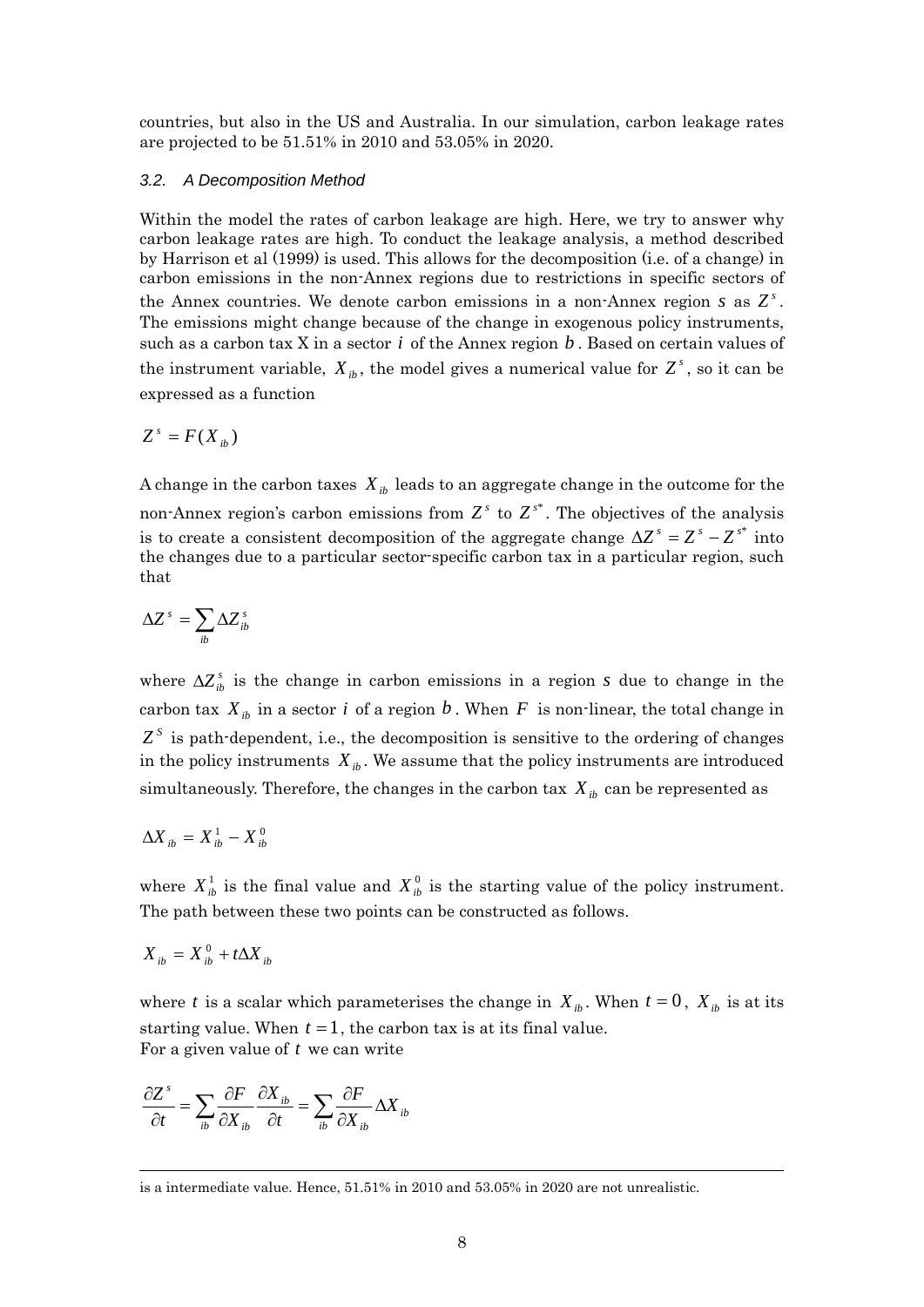<span id="page-11-0"></span>Then the total change in  $Z^s$  is given by the following expression.

$$
\Delta Z^{s} = \int_{t=0}^{t=1} \frac{\partial Z^{s}}{\partial t} dt = \left( \int_{t=0}^{t=1} \sum_{ib} \frac{\partial F}{\partial X_{ib}} \Delta X_{ib} \right) dt = \sum_{ib} \left[ \Delta X_{ib} \int_{t=0}^{t=1} \frac{\partial F}{\partial X_{ib}} dt \right] = \sum_{ib} \Delta Z^{s}_{ib}
$$

The above equation gives us the method of calculating the decomposition. That is, we start with calculating the partial derivatives  $\partial F / \partial X_{ik}$  for a particular *t*, then integrate the derivatives over the whole range of  $t$ , then multiply the result by the change in the policy instrument  $\Delta X_{ik}$ , and the sum over all policy instruments.

#### 3.2.1. Carbon Leakage 2010

Figure 4 shows the regional decomposition of carbon leakage in 2010. The Figure shows the relationship between the abating countries, in this case, Japan, Canada and the EU, and non-abating country contributions to world carbon leakage. For example, the upper left corner of the Figure shows that Japanese (JPN) carbon abatement activities induce a carbon emission increase in Australia and New Zealand (ANZ) and the carbon leakage contributes 0.94% of the total 51.51% carbon leakage. Most of the increases in emissions are projected to happen in United States (USA, 18.21% of the total 51.51% leakage), followed by the rest of the world (ROW, 16.48%), China (CHN, 6.73%) and other Asia (ASA, 5.69%). The US withdrawal from the Kyoto Protocol worsens the efficiency of carbon abatement of the Kyoto Protocol. As the Figure illustrates Canadian (CAN) abatement activities are projected to induce carbon leakage in the US of 8.20% out of the total US leakage of 18.21%). The reason for this is that Canada is the biggest trade partner of the USA. Canada's exports to the US accounted for 72.56% of total Canada's exports in 1997 and the US's exports to Canada accounted for 15.85% in total of US exports in 1997. As a ratifying country of the Kyoto Protocol, Canada has to bear costs and lose international competitiveness (compared to the US for example). The US consumes US domestic products instead of Canadian products and as a result, carbon emissions increase in the US. A less marked example, but nevertheless one of significance, concerns Japan and China who are also big trade partners. As a result of Japanese abatement activities there is as a result an induced carbon emissions increase in China (CHN) of 3.25%.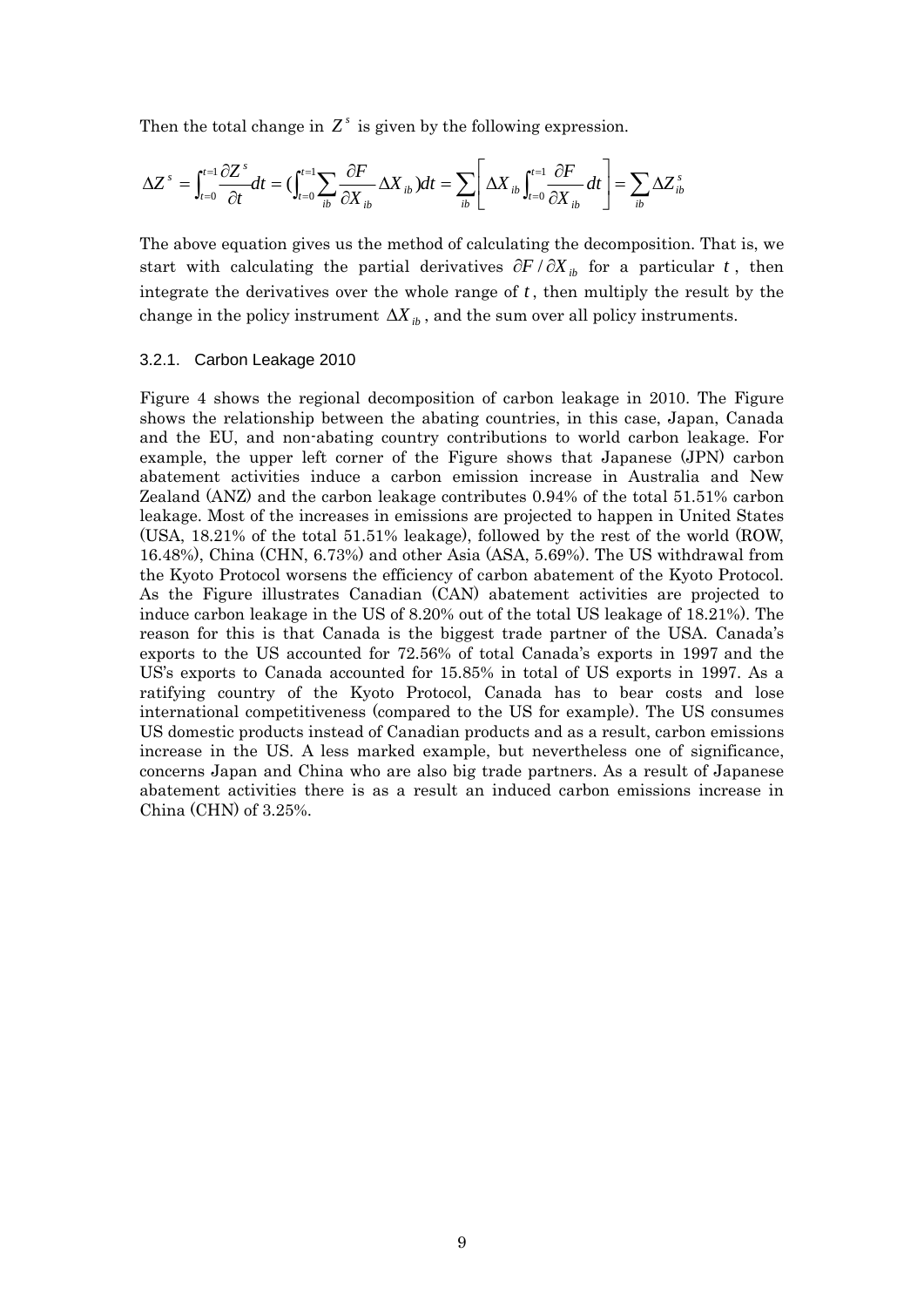<span id="page-12-0"></span>

|                 |            |       |       | (percentage)         |
|-----------------|------------|-------|-------|----------------------|
|                 | <b>JPN</b> | CAN   | EU    | <b>Total Leakage</b> |
| <b>ANZ</b>      | 0.94       | 0.17  | 0.67  | 1.78                 |
| <b>CHN</b>      | 3.25       | 0.73  | 2.75  | 6.73                 |
| <b>KTW</b>      | 0.95       | 0.31  | 1.08  | 2.34                 |
| <b>THA</b>      | 0.08       | 0.03  | 0.15  | 0.27                 |
| <b>ASA</b>      | 2.68       | 0.56  | 2.45  | 5.69                 |
| <b>USA</b>      | 2.83       | 8.20  | 7.18  | 18.21                |
| ROW             | 2.73       | 1.28  | 12.47 | 16.48                |
| Induced Leakage | 13.46      | 11.27 | 26.77 | 51.51                |

#### Figure 4: Regional Decomposition of Carbon Leakage in 2010

Source: Fujitsu Research Institute (FRI)

#### 3.2.2. Carbon Leakage 2020

Figure 5 shows the regional decomposition of carbon leakage in 2020. Overall, the proportion of GHG leakage increases compared to the projections for 2010. Most of the increases in the emissions are projected to happen in the United States (USA, 17.29% of the total 53.05% leakage), the rest of the world (ROW, 17.00%), followed by China (CHN, 7.90%) and other Asia (ASA, 6.21%).

Whilst the percentage of decomposition from Japan and Canada has decreased between 2010 and 2020, for the EU, the largest contributor, it has increased. The EU in 2020 is projected to have 29.37% induced carbon leakage.

With regard to leakage carbon, the most significant relationship is that between the EU (EU) and the Rest of the World (ROW). EU (EU) – United States (USA) is the second biggest contributor to carbon leakage. To increase the efficiency and effectiveness of abatement activities, we should stop these leakages.

|                        |            |            |       | (percentage)         |
|------------------------|------------|------------|-------|----------------------|
|                        | <b>JPN</b> | <b>CAN</b> | EU    | <b>Total Leakage</b> |
| <b>ANZ</b>             | 0.81       | 0.14       | 0.61  | 1.57                 |
| <b>CHN</b>             | 3.27       | 0.77       | 3.86  | 7.90                 |
| <b>KTW</b>             | 1.03       | 0.33       | 1.36  | 2.72                 |
| <b>THA</b>             | 0.10       | 0.04       | 0.23  | 0.37                 |
| <b>ASA</b>             | 2.70       | 0.59       | 2.92  | 6.21                 |
| <b>USA</b>             | 2.66       | 7.24       | 7.39  | 17.29                |
| <b>ROW</b>             | 2.68       | 1.30       | 13.01 | 17.00                |
| <b>Induced Leakage</b> | 13.26      | 10.42      | 29.37 | 53.05                |

#### Table 5: Regional Decomposition of Carbon Leakage in 2020

Source: Fujitsu Research Institute (FRI)

#### 3.2.3. Comparison between 2010 and 2020

Figure 6 shows a comparison between 2010 and 2020 of induced carbon emissions in non-abating regions. Total induced carbon leakages are projected to increase from 51.51% in 2010 to 53.05% in 2020. The United States (USA) is still the biggest contributor to carbon leakage in 2020, but the contribution in 2020 (USA, 17.29%) is slightly lower than in 2010 (USA, 18.21%). On the other hand, China (CHN, 6.73% in 2010 and 7.90% in 2020) and other Asia (ASA, 5.69% in 2010 and 6.21% in 2020)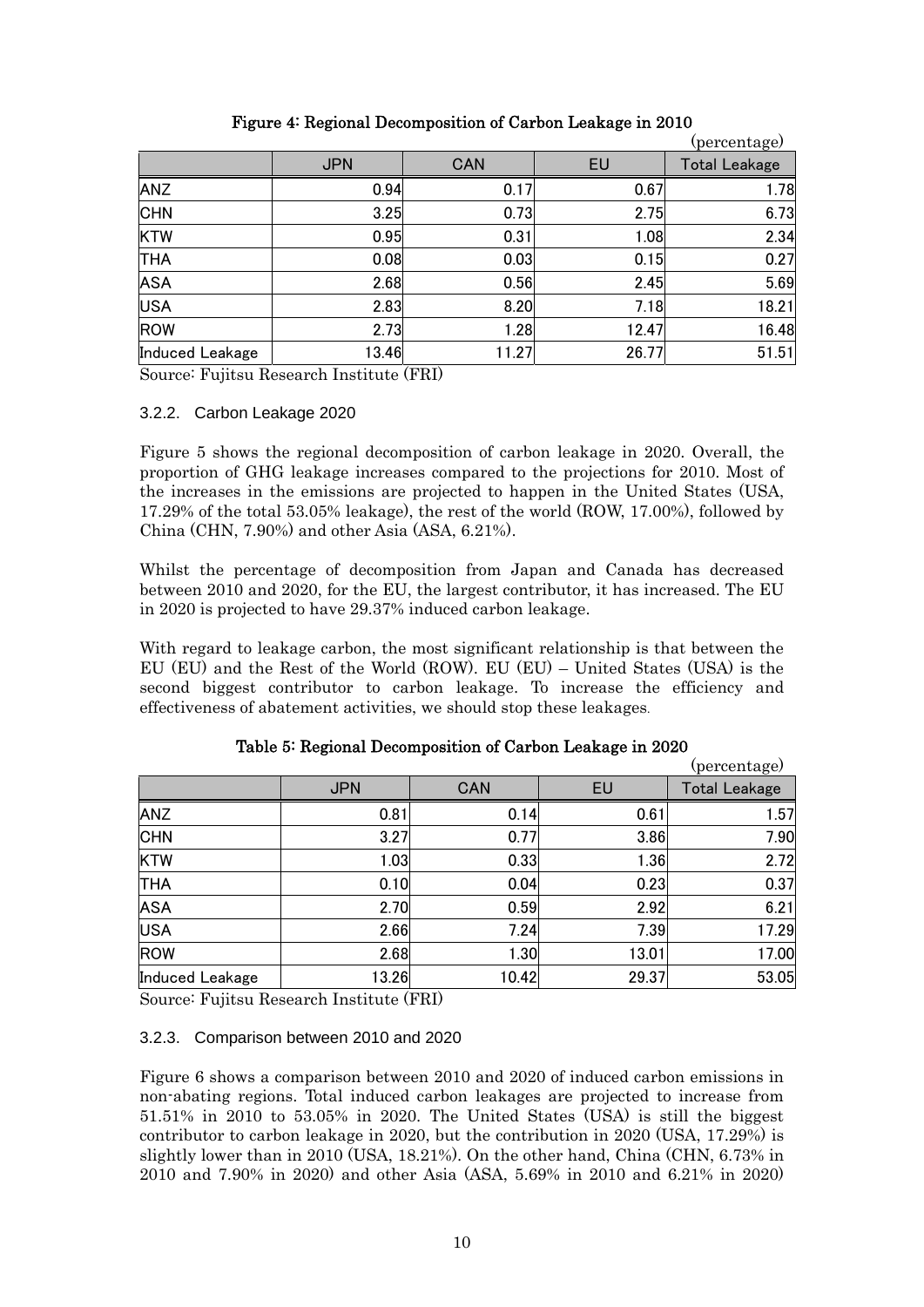<span id="page-13-0"></span>increase their carbon leakage share. The relative change in the figures is because China is expected to continue with its high levels of economic growth and so China's economic and energy consumption share in the world will increase. As a result, leakage to China will occur more readily. In short term, we need to stop carbon leakage to the USA and in the medium and longer term, we should consider how to stop carbon leakage to China.

|                 |       | (percentage) |
|-----------------|-------|--------------|
|                 | 2010  | 2020         |
| <b>ANZ</b>      | 1.78  | 1.57         |
| <b>CHN</b>      | 6.73  | 7.90         |
| <b>KTW</b>      | 2.34  | 2.72         |
| <b>THA</b>      | 0.27  | 0.37         |
| <b>ASA</b>      | 5.69  | 6.21         |
| <b>USA</b>      | 18.21 | 17.29        |
| ROW             | 16.48 | 17.00        |
| Induced Leakage | 51.51 | 53.05        |

#### Figure 6: Carbon Leakage by Non-abating Regions

Source: Fujitsu Research Institute (FRI)

#### **4. Conclusion**

A carbon concentration stabilisation level of 550ppm is used as long-term target by countries, including the UK and Sweden. However, the Kyoto Forever scenario only decreases global carbon emissions by 5.86% below the baseline in 2020. Further emission reductions of 38.99% in 2020 are necessary to stabilise atmospheric concentration at 550ppm. There are two main reasons why the Kyoto Protocol cannot sufficiently contribute to the necessary reduction in global emissions: low coverage and high carbon leakage. The Kyoto Protocol covers only 19.89% in 2010 and 17.91% of global carbon emissions in 2020. On the other hand, China is projected to increase its share of GHG emissions from 19.15% in 2010 to 23.69% in 2020. Carbon leakage as a result of the Kyoto Protocol are projected to be 51.51% in 2010 and 53.05% in 2020, which means that more than 50% of carbon reduced in countries with reduction targets will be matched by an increase in countries without reduction targets.

The United States (USA) is still the biggest contributor to carbon leakage in 2020, but the contribution in 2020 (USA, 17.29%) is slightly lower than in 2010 (USA, 18.21%). On the other hand, China (CHN, 6.73% in 2010 and 7.90% in 2020) and other Asia (ASA, 5.69% in 2010 and 6.21% in 2020) increase their carbon leakage share.

To increase the efficiencies of GHG abatement strategies it is necessary to minimise the rate of carbon leakage. Our simulations and quantitative analysis show that the US withdrawal from the Kyoto Protocol and the non-participation of China increase carbon leakage. A post-Kyoto framework should include the participation of China and the US.

In January 2007, the European Commission proposed a comprehensive package of measures to establish a new Energy Policy for Europe. The Commission sought to combat climate change and boost the EU's energy security and competitiveness. The package of proposals set a series of ambitious targets on greenhouse gas emissions and renewable energy and aim to create a true internal market for energy and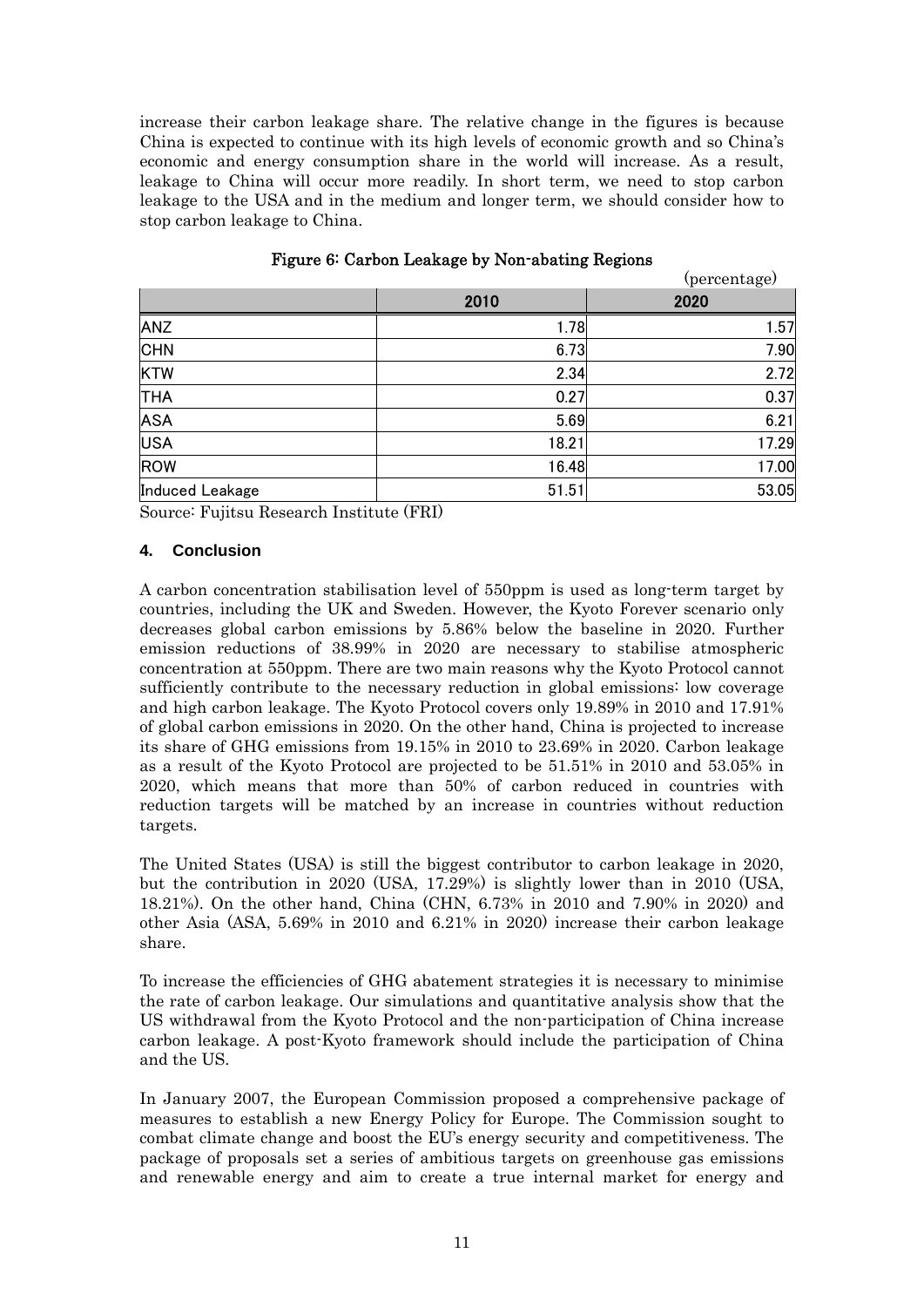strengthen environmental and market regulations. The Commission announced that when international agreement is reached on the post-Kyoto Protocol framework this should lead to a 30% cut in emissions from developed countries by 2020. To further underline its commitment the Commission proposed that the European Union commit itself to cut greenhouse gas emissions by at least 20% by 2020. So, the Commission is still very keen to keep alive something akin to the Kyoto Protocol as an international commitment, which defines reduction rate targets for each country/region. However, only the EU, Japan and Canada will accept further reduction target. The US and China will not accept reduction rate targets, and since more than 50% of total greenhouse gas emission reduction targets can be achieved in the EU, Japan and Canada, GHG emissions will increase in other regions.

We, therefore, need to change the way to control greenhouse gas emissions by moving from a reduction target to more fully embracing the polluter-pays-principle (PPP), for example, through an auction type model for international emission trading. Saijo (2006) proposes an innovative international framework of Upstream Reimbursement Emission Trading System (URETS). The system sets up a GHG emission path from 2013 and beyond. For example, if the IPCC TAR 550ppm scenario should be accepted, then an international organisation could sell emissions permits determined by this path. Each country must buy permits that are equivalent to their level of GHG emissions. As URETS reimburses the revenue of emissions permits, each country receives a part of the revenue that has been collected by selling emission permits. In addition to reimbursement, each country receives (or loses) a fixed amount of the revenue. In the reimbursement mechanism, lower economic development economies receive more reimbursement. So, developing countries have clear incentives to participate in this scheme. The scheme is a redistributional one from rich country to poor country, as well as a GHG reduction scheme. There is as yet no quantitative analysis of a URETS type framework, but the framework should be one option to be considered as debate on the post-Kyoto framework gathers pace.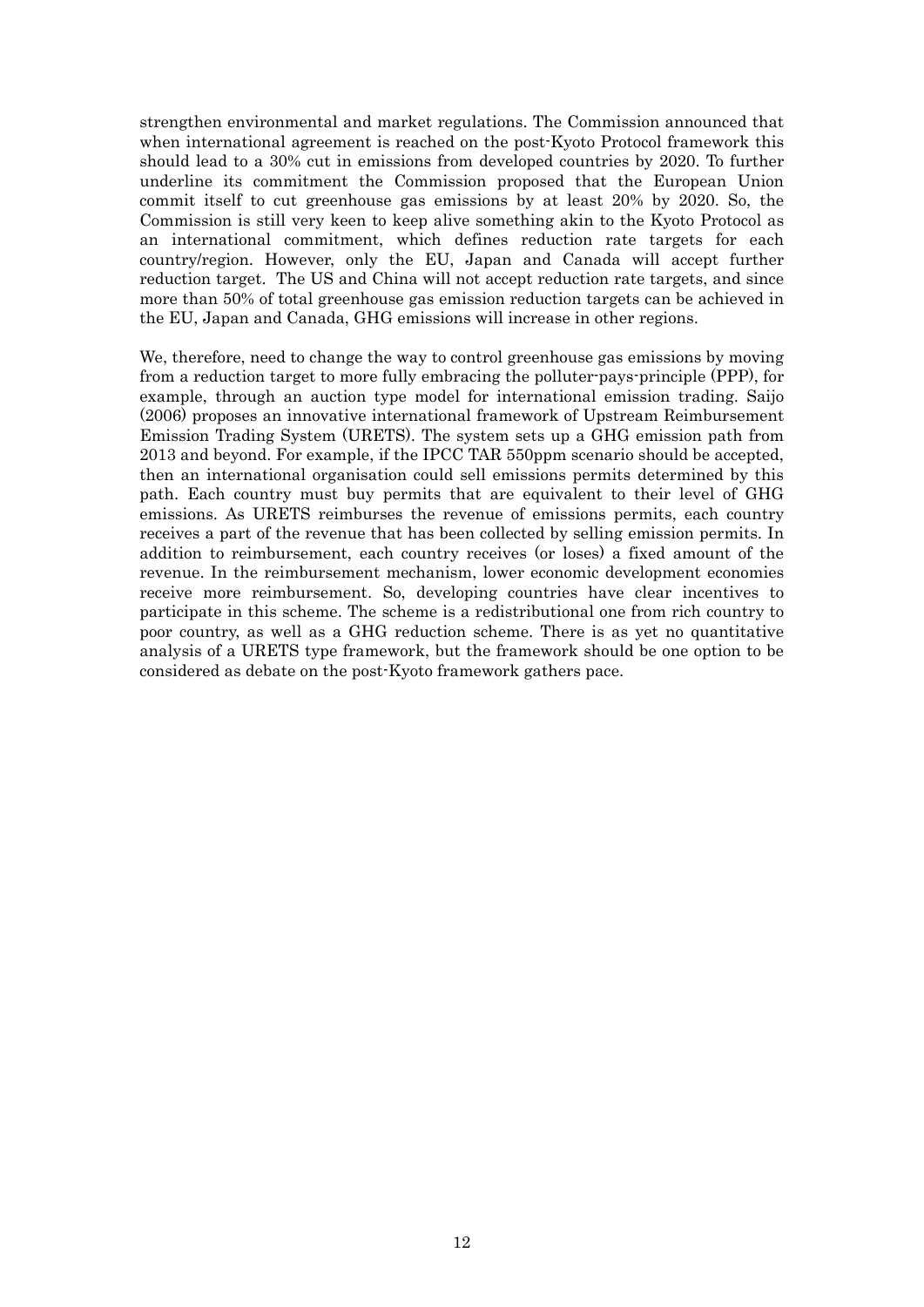#### REFERENCES

- Adams, Philip D. 2003, "Interpretation of Macroeconomic Results from a CGE Model Such as GTAP", paper prepared for the 2003 GTAP conference in Amsterdam.
- Aldy Joseph E et al. 2003, "Beyond Kyoto, Advancing the International Effort Against Climate Change", prepared for the Pew Centre on Global Climate Change, December 2003.
- Aldy, Joseph, Peter Orszag and Joseph Stiglitz 2001, "Climate Change: An Agenda for Global Action", Pew Timing Workshop, 2001. http://www.pewclimate.org/docUploads/stiglitz%2Epdf.
- Blok, K., N. Hohne, A. Torvanger and R. Janzic (2005), "Towards a Post-2012 Climate Change Regime", Final Report, June 22, 2005.
- Bodansky, Daniel 2003, "Climate Commitments Assessing the Options", Pew Centre.
- Bradford, D. 2004, "Improving on Kyoto: Greenhouse Gas Control as the Purchase of a Global Good", CEPS Working Paper No.96, January 2004.
- Burniaux, Jean-Marc and Truong Truong 2002, "GTAP-E: An Energy-Environment Version of the GTAP Model", GTAP Technical Paper No.16.
- Dixon, Peter B. and Maureen T. Rimmer 2002, *Dynamic General Equilibrium* Modelling for Forecasting and Policy –A Practical Guide and Documentation of MONASH-, Contributions to Economic Analysis 256, Elsevier.
- Grubb, Michael J., Chris Hope and Roger Fouquet 2002, "Climatic Implications of the Kyoto Protocol: The Contribution of International Spillover", Climatic Change 54: pp11-28.
- Hamasaki, Hiroshi 2004, "Japanese Strategy on Climate Change to Achieve the Kyoto Target with Steady Economic Development –An Investigation by Using the Dynamic Version of GTAP-E", presented at the 7th Annual Conference on Global Economic Analysis in Washington D.C., United States.
- Hargrave, Tim, Ned Helme and Christine Vanderlan 1998, "Growth Baselines", Centre for Clean Air Policy, January 1998.
- Harrison, W. Jill, J. Mark Horridge and K. R. Pearson 1999, "Decomposing Simulation Results with Respect to Exogenous Shocks", Preliminary Working Paper No. IP-73, May 1999.
- Hertel, T.W. ed. 1997, Global Trade Analysis: Modelling and Applications, Cambridge University Press
- Ianchovichina, Elena and Robert McDougall 2000, "Theoretical Structure of Dynamic GTAP", GTAP Technical Paper No.17.
- Intergovernmental Panel on Climate Change (IPCC) 2007, Climate Change 2007: The Physical Science Basis, Summary for Policymakers.
- Kameyama, Yasuko 2003, "Maximising Incentives Through Dual Track Approach A Proposal for Comprehensive Framework for Climate Regime Beyond 2012", Climate Regime Beyond 2012: Incentives for Global Participation, National Institute for Environmental Studies and Institute for Global Environmental Strategies Joint Research Report.
- McKibbin, W. and P. Wilcoxen 2002 ".Climate Change Policy After Kyoto: Blueprint for a Realistic Approach", Brookings Institution Press.
- Ninomiya, Yasushi 2003, "Prospects for Energy Efficiency Improvement through an International Agreement", Climate Regime Beyond 2012: Incentives for Global Participation, National Institute for Environmental Studies and the Institute fro Global Environmental Strategies
- Nordhaus W.D., and J. Boyer 2000, Warming the World: Economic Models of Global Warming, MIT Press.
- Paltsev, Sergey V. 2000, "The Kyoto Agreement: Regional Contributions to the Carbon Leakage", Centre for Economic Analysis, Department of Economics,